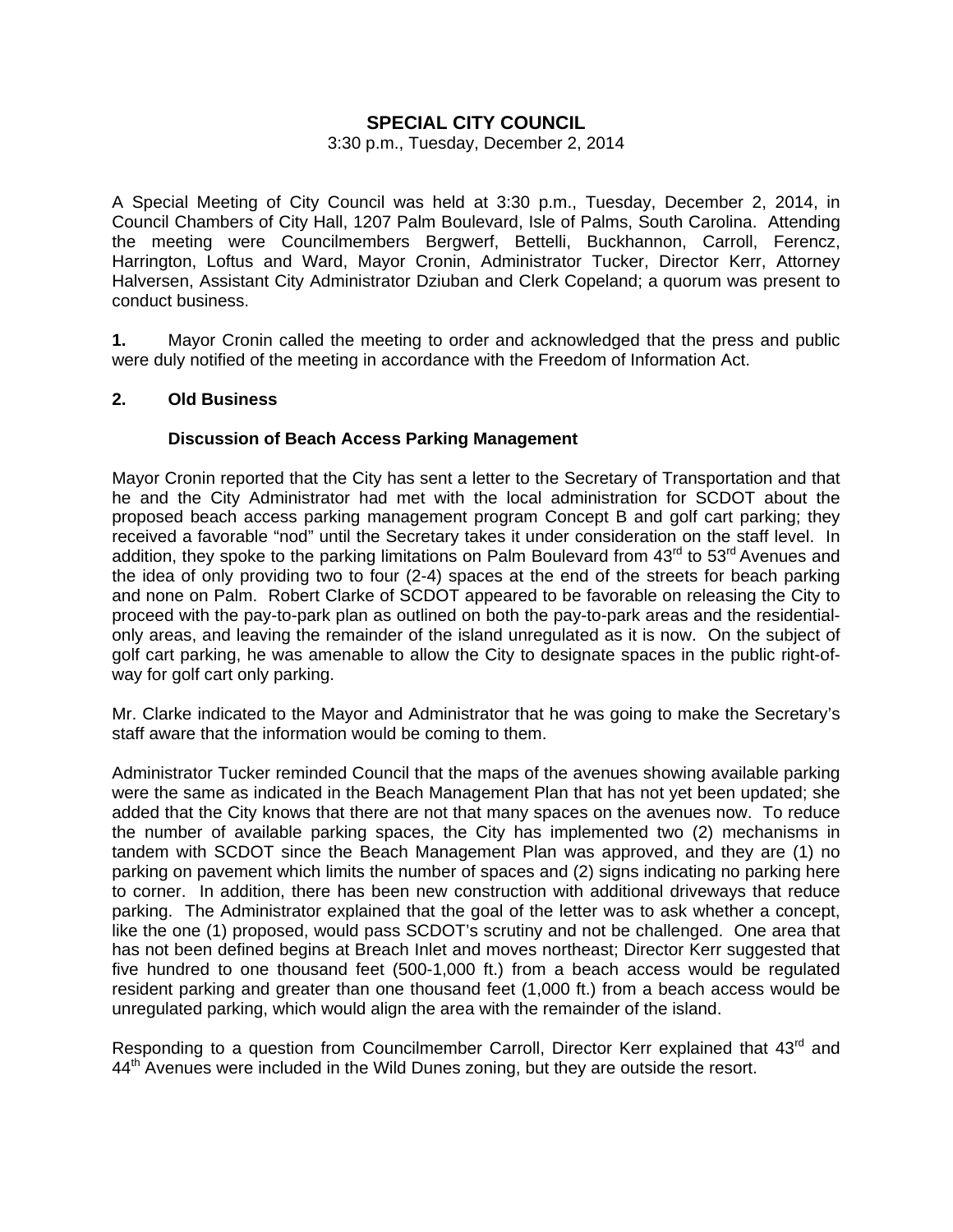Mayor Cronin added that the roads and the rights-of-way are in the state system and not private roads.

> Special Council December 2, 2014 Page 2 of 7

When Councilmember Harrington asked about the City's authority to regulate the roads, Administrator Tucker stated that the City has the authority to regulate parking; the issue is whether the proposed method of regulating parking would be acceptable to SCDOT. The Administrator reiterated that the City's proposal is similar to the parking restrictions in the congested residential districts of the City of Charleston and Columbia; therefore, there is precedent for the type of managed parking, but not in a beach community.

Mayor Cronin added that the City has always had the authority to regulate the roads subject to the approval of SCDOT.

Councilmember Bergwerf referred to the maps indicating recommended regulated and unregulated roads on the island and called attention to a dividing line that runs down the middle of Hartnett Boulevard; she expressed the opinion that both sides of Hartnett should be included in the regulated parking area.

Director Kerr commented that the line separating regulated from unregulated was not a measured distance of one thousand feet (1,000 ft.), but a good estimation; the intention was to include Hartnett in the regulated parking area.

Councilmember Ward asked whether the avenue-side of a property located on the corner of Hartnett and an avenue down to 41<sup>st</sup> Avenue would be included in the regulated area; he was told that the avenue-side would be in the unregulated parking area unless or until such time as the resident petitioned for inclusion in the regulated parking area.

Councilmember Loftus reiterated his opinion that Option A was most fair in that everyone would be treated the same; he said that Option B had many negatives on which residents were going to push back.

Councilmember Bergwerf recalled that residents had expressed their opposition to any plan that would require that they get some kind of pass or permit to allow family or guests to park in their rights-of-way.

Councilmember Bettelli stated that some residents of the island were going to be dissatisfied with any plan that the City was to put into place.

Mayor Cronin commented that Council has not discussed the number of parking passes/permits to be sold, for the season, week, month or day.

In order to make that decision, Councilmember Bergwerf indicated that Council would need to have a census of the number of parking spaces available.

Mayor Cronin stated that the information could be obtained from Stantec and would take into consideration that streets on the west end of the island, particularly Charleston and Carolina, would be out of the equation, reducing the number of parking spaces by approximately two hundred (200) on a peak summer day.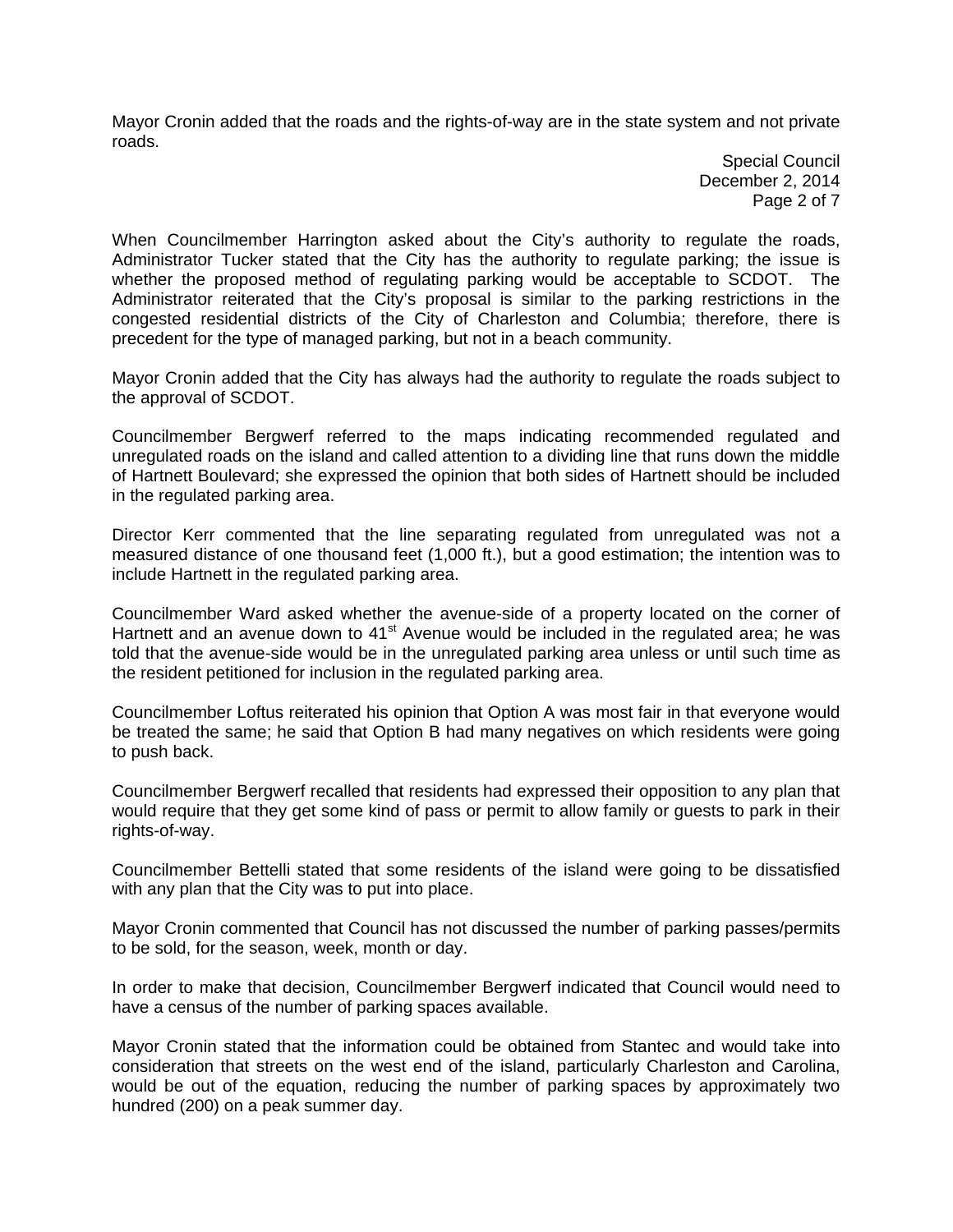Special City Council December 2, 2014 Page 3 of 7

Councilmember Bergwerf referenced an email from a man in Hanahan who stated that he did not mind paying to park, but he asked that the permits not be tied to license plates so that he could drive either of his vehicles to the beach. She thought that he made a valid point.

The Mayor remarked that it was a matter of enforcement.

Councilmember Loftus recommended that this gentleman should buy daily passes/permits when he comes to the island.

Councilmember Ferencz asked whether the season passes/permits would be accepted in the municipal parking lots and the answer was that they would not be. She then voiced her concern that a person who purchased a season pass should be allowed in the municipal lots if he could not find a space elsewhere.

Councilmember Bergwerf commented that the magic to the program was determining how many passes to sell so that persons who have purchased passes always had a place to park.

Councilmember Buckhannon noted that someone who has purchased a season pass to municipal lots could come to the island, find the lots full and have to find parking somewhere else.

Councilmember Harrington asked whether Stantec was to provide Council with a recommendation for the number of passes to sell.

Mayor Cronin indicated that they would, but Council could tweak the number before making a final decision.

Councilmember Carroll stated that on the lower numbered streets there is parking on one (1) side; he asked if it would be possible to rotate the sides on a yearly basis.

Chief Buckhannon answered that, on the west end of the island, SCDOT has allowed the parking to be rotated from one (1) side of the street to the other, but the deciding factor is the stability of the road bed to hold the parking. Currently a switch occurs when the road bed becomes unstable for parking.

Assuming that both sides of the road have stable road beds, the Mayor asked whether rotating parking from one side of the road to the other was feasible, and the Chief responded that it could be done.

Councilmember Carroll then asked whether it would be possible to have parallel parking on both sides of Palm Boulevard.

Administrator Tucker replied that parallel parking on Palm has been discussed a couple of times and decided against.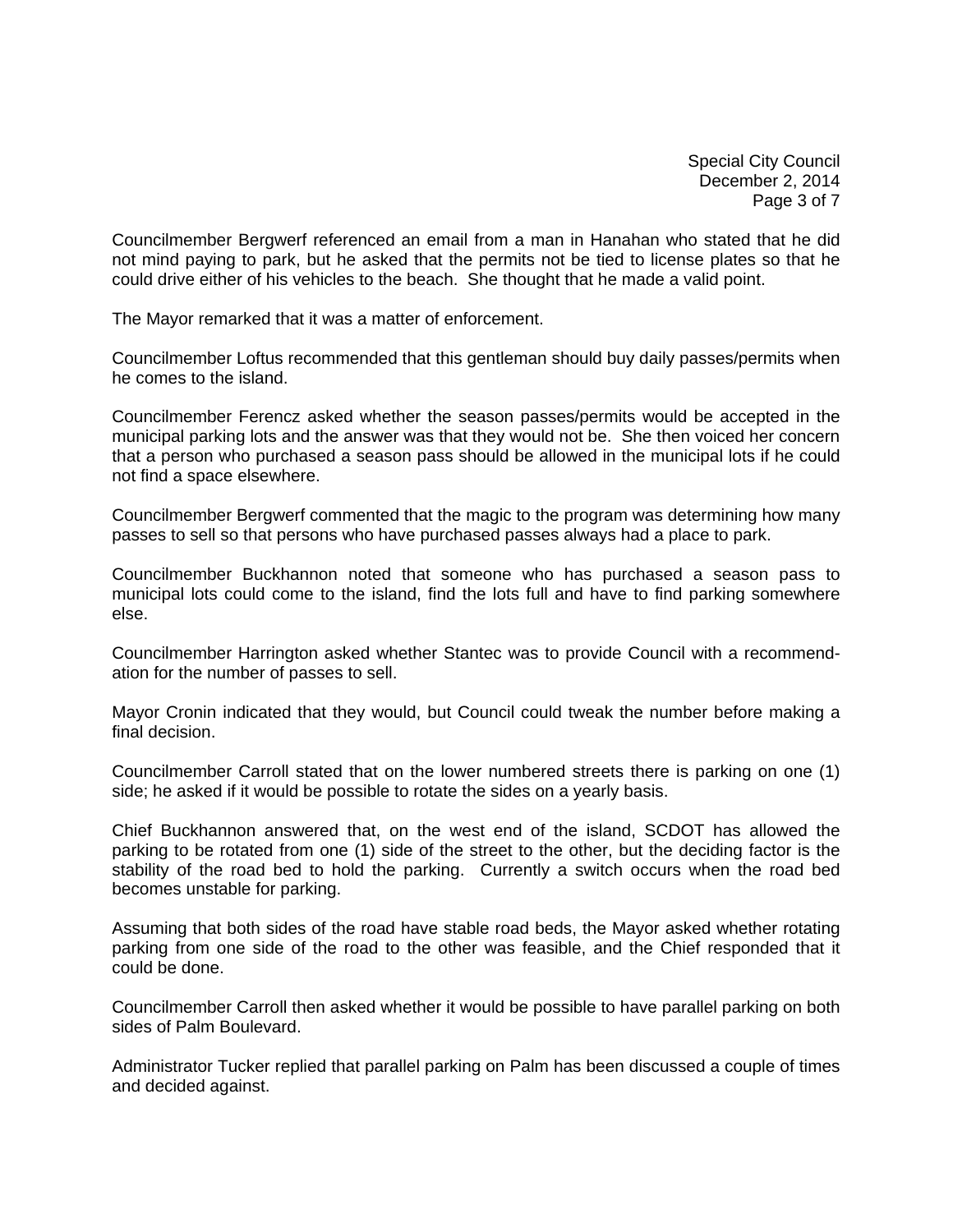Councilmember Bettelli explained that, if the City could get SCDOT to approve the four foot (4 ft.) setback from the road for parking, it could make a request later to have parallel parking on the landside of Palm.

> Special City Council December 2, 2014 Page 4 of 7

Mayor Cronin said that he was confident that SCDOT would approve the four foot (4 ft.) setback because Mr. Clarke had offered to lend the City with a piece of equipment that would mark it. If the City could have the equipment for a season, it would make lining Palm more efficient and with a more permanent substance that would not need maintenance as frequently.

Councilmember Ferencz asked Councilmember Bettelli what the objections had been to parallel parking on both sides of Palm Boulevard. Councilmember Bettelli said that there had been no objections, but the City did not want to give SCDOT too big a package to make decisions at one time.

The Mayor voiced several objections, such as:

- In order to parallel park on the land-side of Palm, a driver must turn around on one (1) of the avenues and he could barely park four feet (4 ft.) from the road due to the trees;
- Most of the people who park on the land-side of Palm are more than four feet (4 ft.) from the road; and
- When the doors are opened with perpendicular parking, those getting out are more than four feet (4 ft.) from the road.

Chief Buckhannon clarified that parallel parking is limited to the 21<sup>st</sup> Avenue curve; the balance of parking on Palm Boulevard is unregulated.

Councilmember Carroll asked Chief Buckhannon which manner of parking, parallel or perpendicular, was safer; the Chief responded that parallel parking is safer because it eliminates people backing into the roadway.

The question of how the City planned to communicate to residents that they must pay to park at the beach was posed by Councilmember Loftus; the Mayor responded that the City would need to put together a communication plan for residents and for the whole area.

According to Councilmember Loftus, signage was another issue that has not been discussed.

Administrator Tucker acknowledged that this program was going to require a lot of signs.

In the Mayor's thinking, every block on the island would need signage indicating whether parking was allowed or not allowed.

Councilmember Loftus also inquired whether the signs would be the typical industrial sign or the wayfinding-themed signs, and the Mayor answered that SCDOT would tell the City what the signage would be.

While the City was waiting for a response from SCDOT, Mayor Cronin asked Administrator Tucker to work with Stantec to get the information Council needs.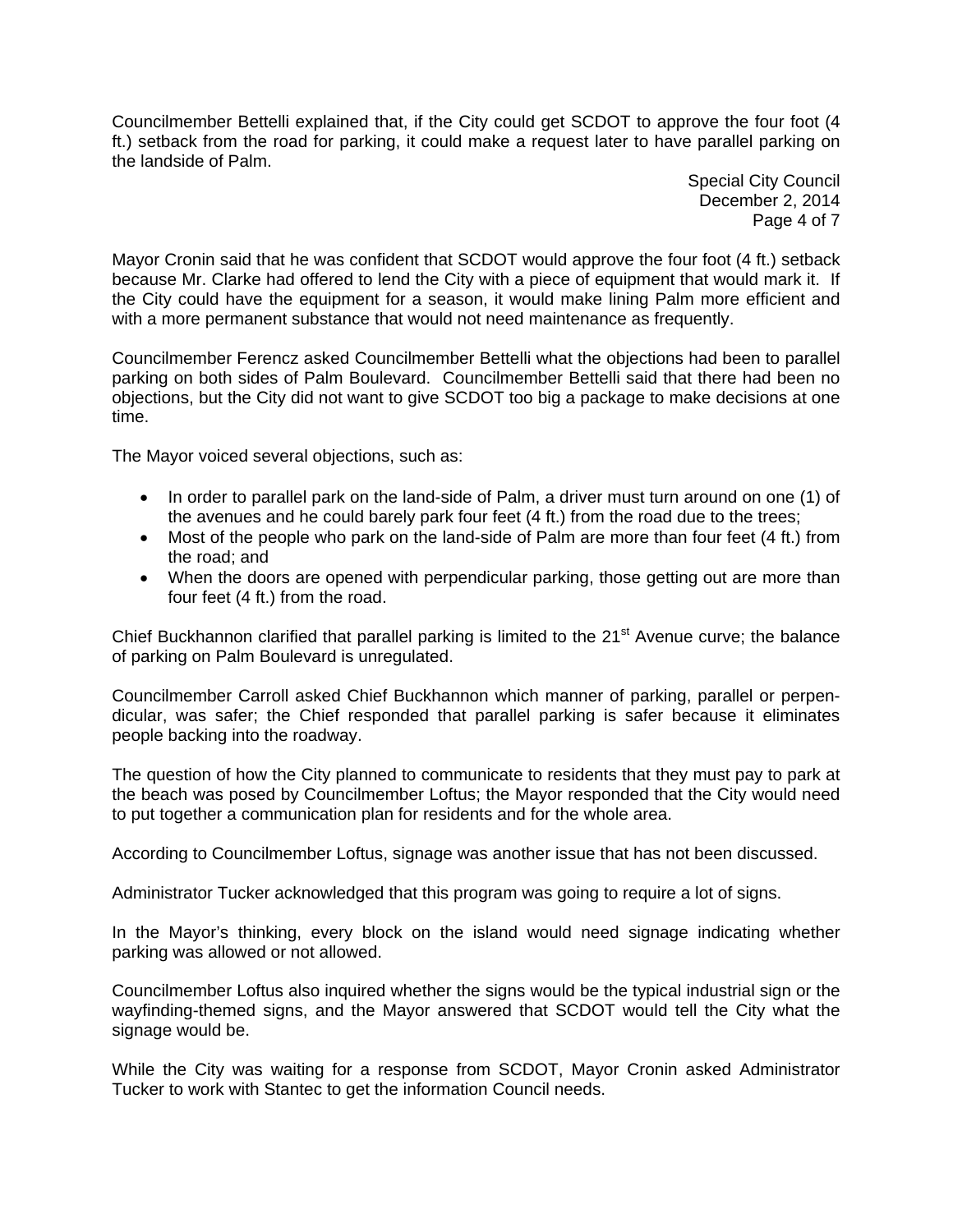Councilmember Ward thought that consideration should be given to the cost of implementing the parking program; he asked when Council would see a budget for the project.

> Special City Council December 2, 2014 Page 5 of 7

The Administrator stated that staff has been thinking about all of the issues that have been discussed, i.e. the budget, the cost to implement, vendors for the implementation, etc., at department manager level meetings. Staff has tried not to get too far until the City gets an affirmative reaction from SCDOT. In the meantime, there are other City projects that need to be accomplished before the fiscal year ends. The Administrator assured Council that the City staff has been working on the project and would be ready to move into action once SCDOT makes its decision. Work has begun on a preliminary budget that includes separating the implementation costs from on-going costs; a big question remains about the vendor, software and technology.

Mayor Cronin announced that he and the Administrator have a meeting next week with County Council about the public restrooms.

The Administrator recalled that the original FY15 budget included an estimate of one hundred fifty thousand dollars (\$150,000) for potential implementation costs; for the approved budget, that amount was reduced to one hundred thousand dollars (\$100,000).

The Mayor opined that the City will need more than one hundred thousand dollars (\$100,000) in the first year; he stated that signage would consume a large part of that money.

Administrator Tucker reported that the City could not address the price for the passes until it has the costs of the program. If the goal is to offset the expense of operating the program with the sales of the passes, the City must know what the costs of the program will be.

Councilmember Buckhannon commented that the City's hands were tied until SCDOT makes its decision. He introduced the concept of having Palm Boulevard be a public parking area, but was told that it would not be possible because the City would not get credit for the parking based on the Beach Management Plan.

Back to the signage, Councilmember Loftus stated that the City should have a plan in place now due to the large number of signs that will be needed and the time necessary for their production. The City must know how many signs, exactly where they would be placed, etc. because this would not be a typical sign order.

Administrator Tucker responded that staff has made those determinations.

Councilmember Ferencz asked what the date for completion was; Mayor Cronin stated that the date would be as soon as the City is authorized and has ironed out all of the details that could be as late as July.

Councilmember Loftus then asked if there were any updates on the software package.

Administrator Tucker explained that the City has not yet selected a vendor because the City was not in a position to contract with a vendor before receiving the "go-ahead" from SCDOT.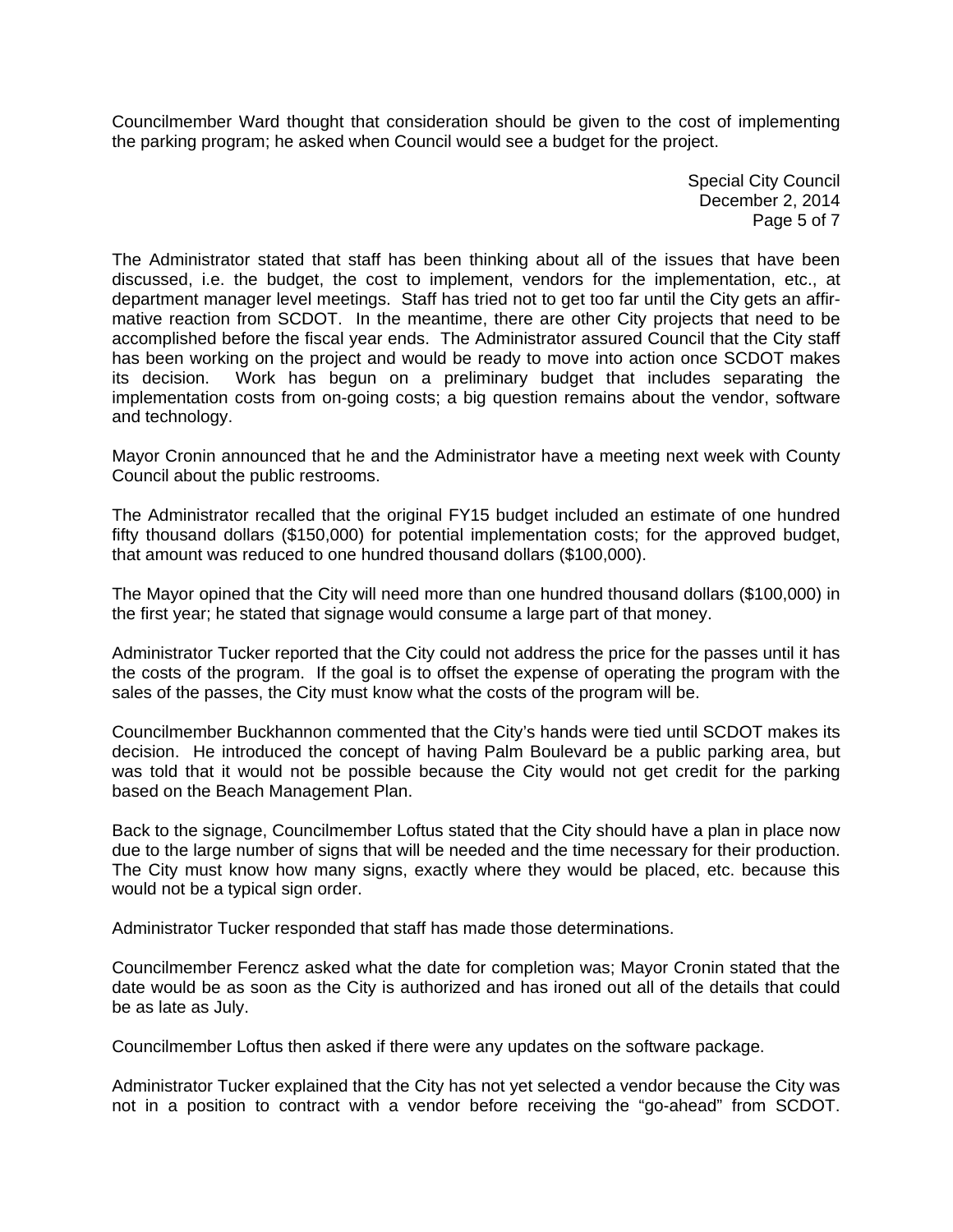Additionally, until the parking management plan is fully defined, staff does not have the specifications necessary to generate the RFB.

> Special City Council December 2, 2014 Page 6 of 7

Councilmember Ward asked when Stantec started installing the wayfinding signs on the island because one (1) of them is in disrepair and falling off the pole.

#### **3. New Business**

# **Annual Transportation Sales Tax Project Request**

Mayor Cronin stated that the requests for FY15 were Phase II Drainage from  $46<sup>th</sup>$  to  $52<sup>nd</sup>$ Avenues and the engineering survey for a bike path along Palm Boulevard coupled with a bike exit ramp off the Connector onto the island; the City did not receive funding on either project.

# **MOTION: Mayor Cronin moved to re-submit the same 2 projects; Councilmember Loftus seconded.**

Mayor Cronin noted that the County has a limited amount of money and receives more requests than it has money; he reminded Council that City received significant funds in the past for the previous drainage project.

Administrator Tucker recalled that the City received one hundred thousand dollars (\$100,000) from CTC funds last year toward the drainage project.

The fact that the City has completed the engineering is proof that this is a real project.

# **VOTE: The motion PASSED UNANIMOUSLY.**

# **4. Introduction of New Bills, Resolutions and Proclamations**

First Reading, by title only, of Ordinance 2014-12 – **AN ORDINANCE AUTHORIZING THE ISSUANCE AND SALE OF A GENERAL OBLIGATION REFUNDING BOND, SERIES 2015, OR SUCH OTHER APPROPRIATE SERIES DESIGNATION, OF THE CITY OF ISLE OF PALMS, SOUTH CAROLINA, IN THE PRINCIPAL AMOUNT OF NOT EXCEEDING \$1,500,000; FIXING THE FORM AND DETAILS OF THE BOND; AUTHORIZING THE CITY ADMINISTRATOR OR LAWFULLY AUTHORIZED DESIGNEE TO DETERMINE CERTAIN MATTERS RELATING TO THE BOND; PROVIDING FOR THE PAYMENT OF THE BOND AND THE DISPOSITION OF THE PROCEEDS THEREOF; AND OTHER MATTERS RELATING THERETO.** 

 **MOTION: Mayor Cronin moved to approve for First Reading, by title only, of Ordinance 2014-12; Councilmember Bettelli seconded.** 

Mayor Cronin explained that this motion was for the re-financing of the bond for the Recreation Center addition and that the City was hoping for significant savings in interest payments.